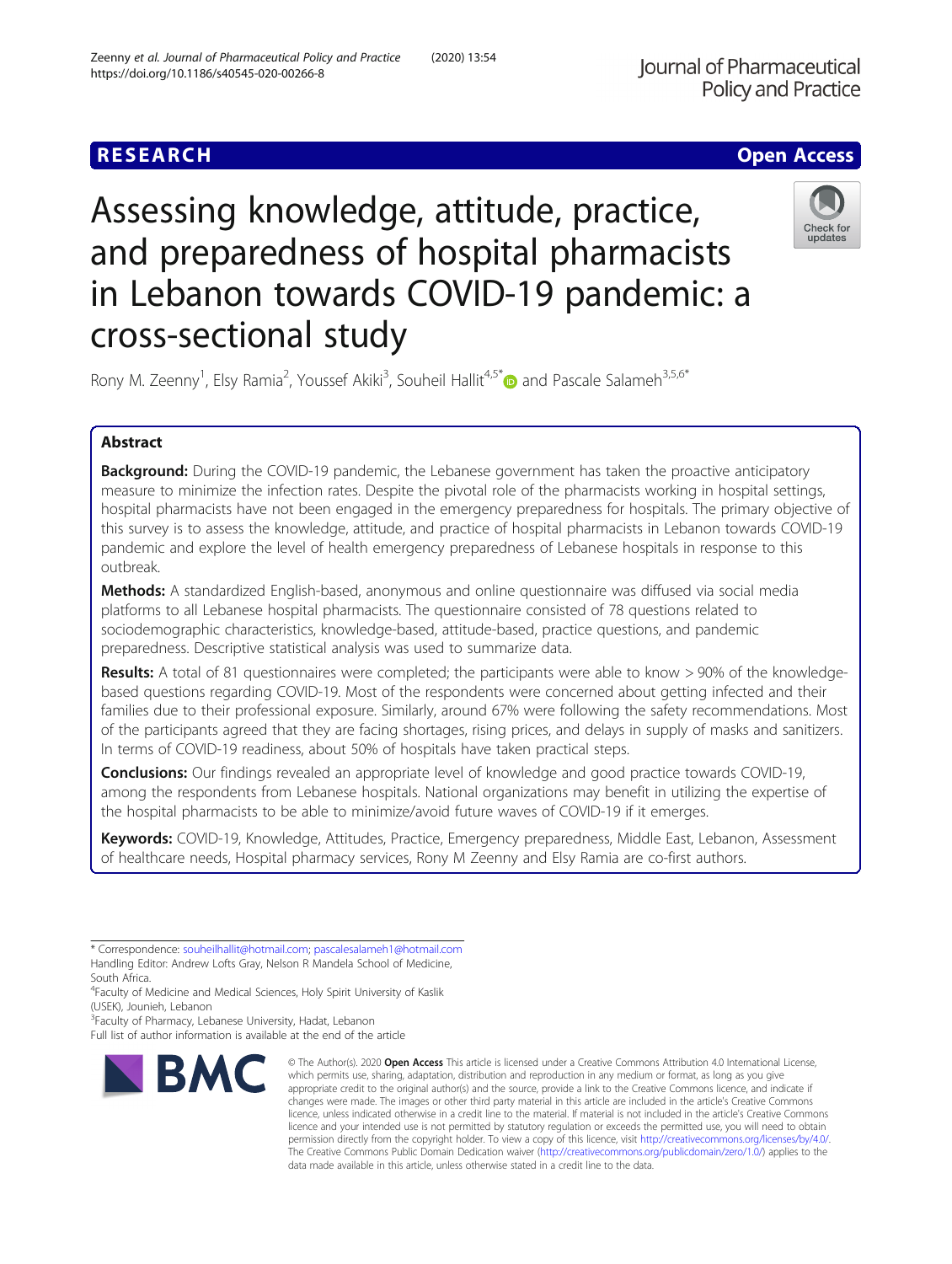#### Background

The COVID-19 pandemic has posed a significant health and economic challenge for the global and development of the community  $[1]$  $[1]$  $[1]$ . In less than a month, the global number of confirmed COVID-19 cases doubled from about 75,000 cases on February 20 to more than 153,000 on March 15 to reach 6,400,000 on June 2 [[1,](#page-10-0) [2\]](#page-10-0). That infection rate, as scary as it sounds, hides just how much the out-of-control virus has spread, especially in the hardest-hit communities. Efforts to completely contain the new [coronavirus,](https://www.livescience.com/coronavirus-updates-united-states.html) responsible for infecting people in 213 countries and territories [[2\]](#page-10-0), have failed. Although the profile of the disease suggests that 80% of cases are mild, some 15% of people react severely while 5% become severely ill (septic shock, respiratory, and organ failure) [[3\]](#page-10-0). Severe cases affect patients with underlying conditions such as cardiovascular disease, hypertension, and diabetes or elderly; older age is a particular concern in many countries with aging populations [\[3](#page-10-0)]. Transmission can occur from person to person by droplets from an infected individual or contaminated surfaces or objects [[4\]](#page-10-0).

No known effective treatment for COVID-19 virus exists [\[5](#page-10-0)]; therefore, management is largely intensive supportive care [\[5](#page-10-0)]. Many experimental therapies including existing anti-infective agents, including antibiotics, antivirals, and antiparasitics, in addition to antibody therapy are being studied and may be useful in the future [\[5](#page-10-0)]. New molecules also continue to be evaluated and tested as potential future antiviral therapies against the COVID-19 virus and others [[5\]](#page-10-0). The most impactful intervention would be the implementation of an effective vaccine during an outbreak event. Many COVID-19 vaccine candidates are currently being studied in early phase trials. As there is currently no vaccine or specific medication to treat COVID-19 [[6\]](#page-10-0), and because testing is so limited, the only way to flatten the curve [\[7](#page-10-0)] is through collective action. The US Centers for Disease Control and Prevention (CDC) has recommended that all Americans wash their hands frequently, [self-isolate](https://www.livescience.com/coronavirus-how-to-self-quarantine.html) when they are sick or suspect they might be, and start "social distancing" (essentially, avoiding other people whenever possible) right away  $[8]$  $[8]$ .

Governments across the world have responded to the pandemic with a set of actions including closures of schools and public attractions, implementation of travel bans, quarantines, and nationwide lockdowns [[9\]](#page-10-0). Sequentially, the [COVID-19](https://www.devex.com/focus/covid-19?access_key=) pandemic has created an unprecedented disruption of the economy [\[10](#page-10-0)].

In general, emergencies put health systems and their ability to deliver health care services under strain. Currently, health care services in the various regions around the world are being confronted with increased demand generated by the COVID-19 outbreak [[11\]](#page-10-0). When health systems are overwhelmed, morbidity is exacerbated, disability intensifies, and both mortality from the outbreak and mortality from vaccine-preventable and treatable conditions increase [[12](#page-10-0)]. Responding exclusively to COVID-19 cases, without considering how the delivery of essential health care services will be maintained across the continuum of care from prevention to palliation, comes with several risks [[12](#page-10-0)]. Organizations fighting infectious diseases, supporting health workers and delivering social services, have become the center of attention. But their work is complicated by a set of challenges related to access, safety, supply chain logistics, and financial stress [\[13](#page-10-0)].

The COVID-19 pandemic is primarily a health shock [[14\]](#page-10-0). Knowing that the primary objective is health emergency, countries have focused their attention on a set of critical interventions [\[15\]](#page-10-0).

Several European countries have shared common concerns about the readiness and capacity of their health systems to respond to the novel coronavirus (SARS-CoV-2) COVID-19 pandemic [[3](#page-10-0)].

The American Society of Health-System Pharmacists (ASHP) has highlighted the role of the pharmacist in emergency preparedness, including biological disasters [[16\]](#page-10-0), and has made available COVID-19 Pandemic Assessment tools intended to assist pandemic planning efforts in the department of pharmacy and to foster pharmacist involvement in preparedness at the institutional and community level [\[17](#page-10-0)]. Other pharmacy organizations such as the International Pharmaceutical Federation (FIP) have dedicated a set of resources to help pharmacists during this pandemic [[18\]](#page-10-0). In fact, pharmacists have an important multifaceted role in disaster preparedness and disaster response. The American Pharmacists Association (APhA) mentioned in its Policy Manual disaster preparedness section published in 2015 that the APhA "encourages pharmacist involvement in surveillance, mitigation, preparedness, planning, response, and recovery related to bioterrorism and emerging infectious diseases" [[19\]](#page-10-0). Pharmacists, being the medication experts [[20\]](#page-10-0), should lead in managing medication supply chains and distribution systems such as procurement, storage, compounding, and dispensing in emergencies [\[16,](#page-10-0) [19,](#page-10-0) [21\]](#page-10-0). Furthermore, pharmacist expertise will help in guiding treatment decisions and drug information questions for the most vulnerable individuals including children, elderly, pregnant women, and immunocompromised patients, as well as developing local treatment plans. Besides, pharmacists possess the ability to provide direct patient care by medication therapy management, adherence counseling, and monitoring (particularly for the long durations of PEP) [\[1,](#page-10-0) [22](#page-10-0)]. This is particularly true for hospital pharmacists. In Lebanon, the government and the Ministry of Public Health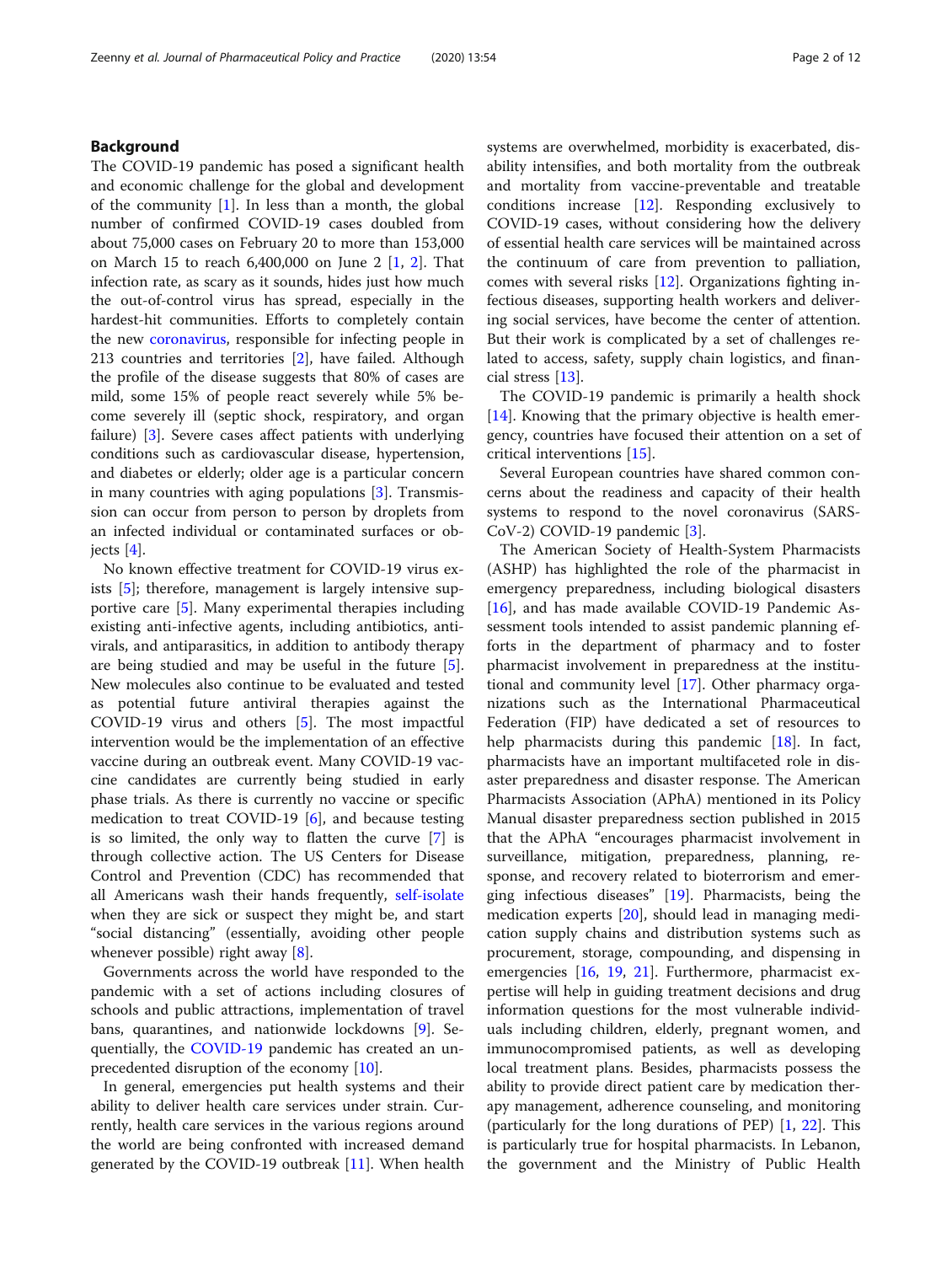(MOPH) have taken the proactive anticipatory decision of closure and were able to raise awareness to keep the numbers of patients infected with COVID-19 to the minimal [\[23\]](#page-10-0). As of June 2, 2020, the total number of confirmed cases is 1242 with 27 deaths overall. The majority of the cases are males (59%), while only 16.8% are above 60 years of age. Interestingly, 57.5% of the cases had mild/moderate presentation, 37% had no symptoms at all, in contrast to 5.5% who had severe conditions [[23\]](#page-10-0). Luckily, the cases reported to date did not overwhelm the Lebanese health system, including private (12,749 beds, 1020 respirators) and public hospitals (2446 beds, 165 respirators) [\[24](#page-10-0)].

Despite the preventive measures taken on national levels, there has been no guidance or support or involvement in emergency preparedness for hospital pharmacists on how to deal with such a pandemic. The Order of Pharmacists of Lebanon has only issued minimal guidance for pharmacists working in a community setting [\[25](#page-11-0)]. Therefore, the main objective of this survey is to assess the knowledge, attitude, and practice of hospital pharmacists in Lebanon towards COVID-19 pandemic and explore the level of health emergency preparedness of Lebanese hospitals in response to this pandemic.

#### Methods

#### Study design and procedure

This was a descriptive cross-sectional observational study based on an online anonymous survey. It was conducted from March 29, 2020, through May 10, 2020. The voluntary survey was carried out on licensed pharmacists working in hospital pharmacies located in all Governorates of Lebanon (Beirut, Mount Lebanon, North, South, and Bekaa). To minimize interview risks as well as the lockdown restrictions enforced by the Lebanese Government, a snowball sampling method was used as an approach to the survey using online Google forms [\[26](#page-11-0)]. The survey was distributed via social applications including WhatsApp, LinkedIn, and Facebook. All invited participants were above 18 years of age. Licensed pharmacists practicing in other settings or not currently working in Lebanon were excluded from this survey.

#### Sample size

The sample size was determined by using Epi Info 7 Stat-Calc functions for a population survey. Considering that at the time of the survey, 320 licensed pharmacists were working in hospital settings, with an expected confidence level of 95%, a margin of error of 5%, and assuming that 90% of the hospital pharmacists were familiar with the recommendations of the ASHP [\[15\]](#page-10-0) that were circulated on the hospital pharmacists group and were available online, the minimal sample size was found to be 75.

#### Survey development

A group of 5 pharmacists with extended experience in hospital pharmacy and academia developed the question-naire based on a thorough review of the literature [[3,](#page-10-0) [4,](#page-10-0) [8](#page-10-0), [18](#page-10-0), [23,](#page-10-0) [25](#page-11-0)] and the latest recommendations of professional organizations. The preparedness questions were adapted from the ASHP COVID-19 pandemic assessment tool for health-system pharmacy departments [[17\]](#page-10-0). The questionnaire was piloted and reviewed by another set of 5 hospital pharmacists. All questions were simplified for better understanding (Additional file [1\)](#page-10-0). The final questionnaire required an average of 14 min to complete.

The questionnaire was developed in English language and consisted of 78 questions using a combination of Likert scales and multiple choice questions. It is composed of the following sections: sociodemographic characteristics  $(1-14)$ , knowledge  $(15-27)$ , attitude  $(28-34)$ , practice (35–57), and pandemic planning efforts and preparedness (58–78). It also included a free-text section at the end where the participant could add any suggestion or comment. The answers provided by the pharmacists were collected on an online sheet.

#### Data management and statistical analysis

Statistical analyses were performed using the Statistical Package for the Social Sciences for Windows, Version 23.0 (SPSS Inc. - IBM Corp., Armonk, NY, USA). Descriptive statistics were calculated. Means and standard deviations were reported for continuous variables. Categorical variables were assessed and described as frequency and percentage.

#### Results

#### General characteristics of hospital pharmacists

A total of 81 hospital pharmacists were included in the survey (mean age  $39.36$  years  $\pm$  SD 10.48, 85.2% females). The highest percentage of respondents was from Beirut. The great majority had a PharmD or Master's degree (80.2%), while only 19.8% had a BS in Pharmacy (Table [1](#page-3-0)).

#### Knowledge related to COVID-19

Knowledge of hospital pharmacists in Lebanon was appropriate for most simple questions (more than 90%), particularly regarding preventive measures, concentration of alcohol to kill viruses, and medication use (Table [2](#page-4-0)).

#### Information about COVID-19

The majority of pharmacists reported getting information about COVID-19, mainly for 1–2 h per day (48%) and some for less than 1 h (25%). As for sources of information, the most trusted were World Health Organization—WHO (83%), MOPH (74%), and CDC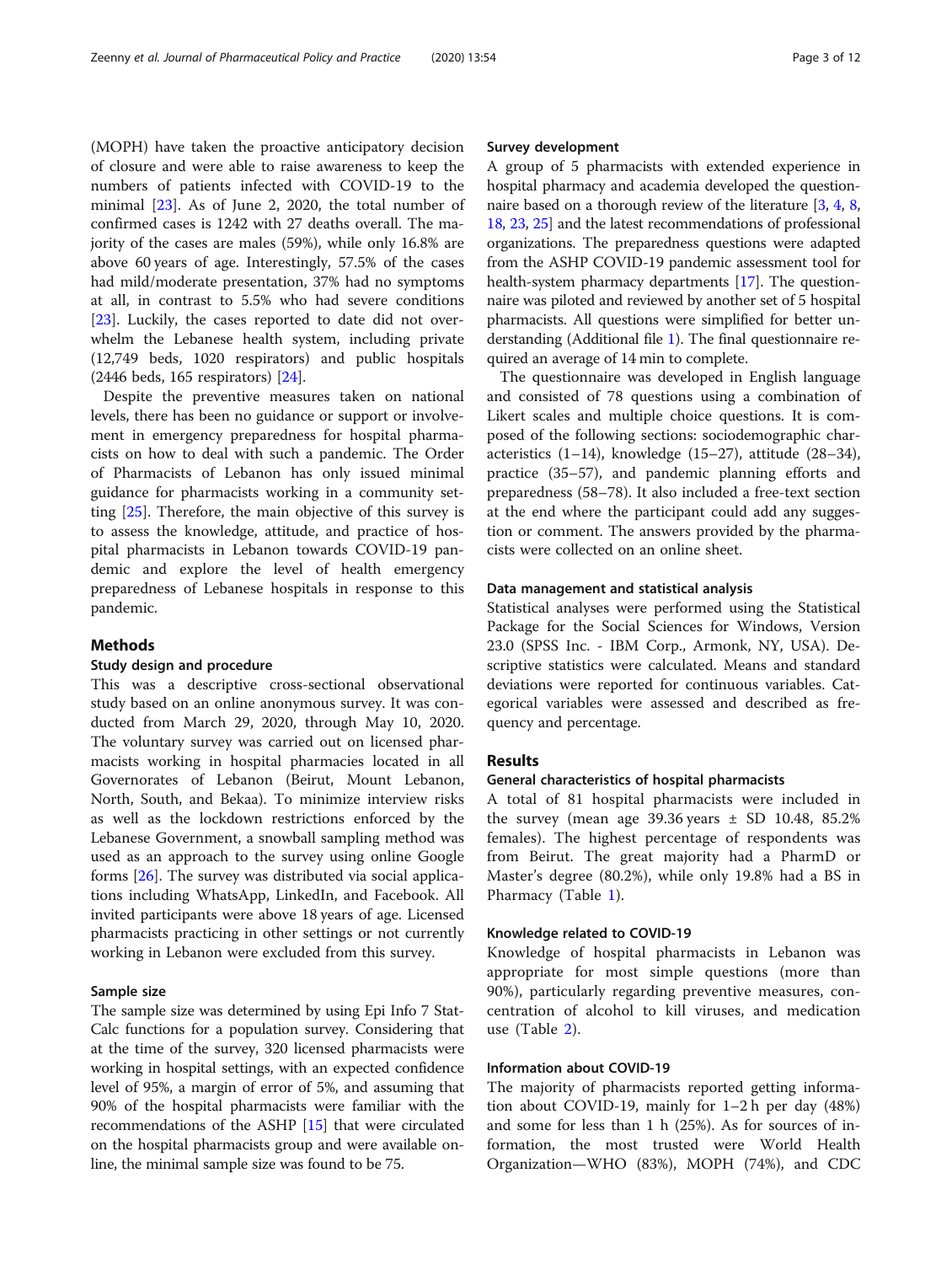<span id="page-3-0"></span>Zeenny et al. Journal of Pharmaceutical Policy and Practice (2020) 13:54 Page 4 of 12

# Table 1 Characteristics of Lebanese hospital pharmacist

| Characteristics of the pharmacist                                                             | $Total = 81$     |
|-----------------------------------------------------------------------------------------------|------------------|
| Age (mean $\pm$ SD)                                                                           | 39.36 ± 10.48    |
| Gender                                                                                        |                  |
| Males                                                                                         | 12 (14.8%)       |
| Females                                                                                       | 69 (85.2%)       |
| Mouhafazat                                                                                    |                  |
| Beirut                                                                                        | 35 (43.2%)       |
| Mount Lebanon                                                                                 | 25 (30.9%)       |
| North                                                                                         | 9 (11.1%)        |
| South                                                                                         | $5(6.2\%)$       |
| Bekaa                                                                                         | 7 (8.6%)         |
| Educational background                                                                        |                  |
| Bachelor in Science (BS) in Pharmacy (only)                                                   | 16 (19.8%)       |
| BS in Pharmacy + master degree                                                                | 14 (17.3%)       |
| Pharmacy doctor (Pharm.D.)                                                                    | 51 (62.9%)       |
| Years of experience in hospital pharmacy (mean $\pm$ SD)                                      | $11.56 \pm 8.24$ |
| Job title/position                                                                            |                  |
| Associate-assistant director/chief                                                            | $5(6.2\%)$       |
| Clinical pharmacists/staff pharmacist                                                         | 25 (30.9%)       |
| Chief pharmacist/director                                                                     | 51 (63.0%)       |
| Employment status                                                                             |                  |
| Part-timer                                                                                    | $1(1.2\%)$       |
| Full timer                                                                                    | 80 (98.8%)       |
| Hospital location                                                                             |                  |
| Rural/peripheral area                                                                         | 15 (18.5%)       |
| Urban area                                                                                    | 66 (81.5%)       |
| Number of beds per hospital                                                                   |                  |
| 25 beds or less                                                                               | $5(6.2\%)$       |
| 26-99 beds                                                                                    | 25 (30.9%)       |
| 100-199 beds                                                                                  | 22 (27.2%)       |
| 200-299 beds                                                                                  | 8 (9.9%)         |
| 300-499 beds                                                                                  | 18 (22.2%)       |
| 500 or more beds                                                                              | 3 (3.7%)         |
| Type of hospital                                                                              |                  |
| Governmental; non-teaching hospital                                                           | 6 (7.4%)         |
| Governmental; teaching hospital                                                               | $5(6.2\%)$       |
| Private; non-teaching hospital                                                                | 32 (39.5%)       |
| Private; teaching hospital                                                                    | 38 (46.9%)       |
| Number of staff/clinical pharmacists on duty at a single point in time (including respondent) |                  |
| 1                                                                                             | 29 (35.8%)       |
| $\overline{2}$                                                                                | 13 (16.0%)       |
| 3                                                                                             | 8 (9.9%)         |
| 4 and more                                                                                    | 31 (38.3%)       |
| Number of pharmacy technicians on duty at a single point in time                              |                  |
| 0                                                                                             | 5 (6.2%)         |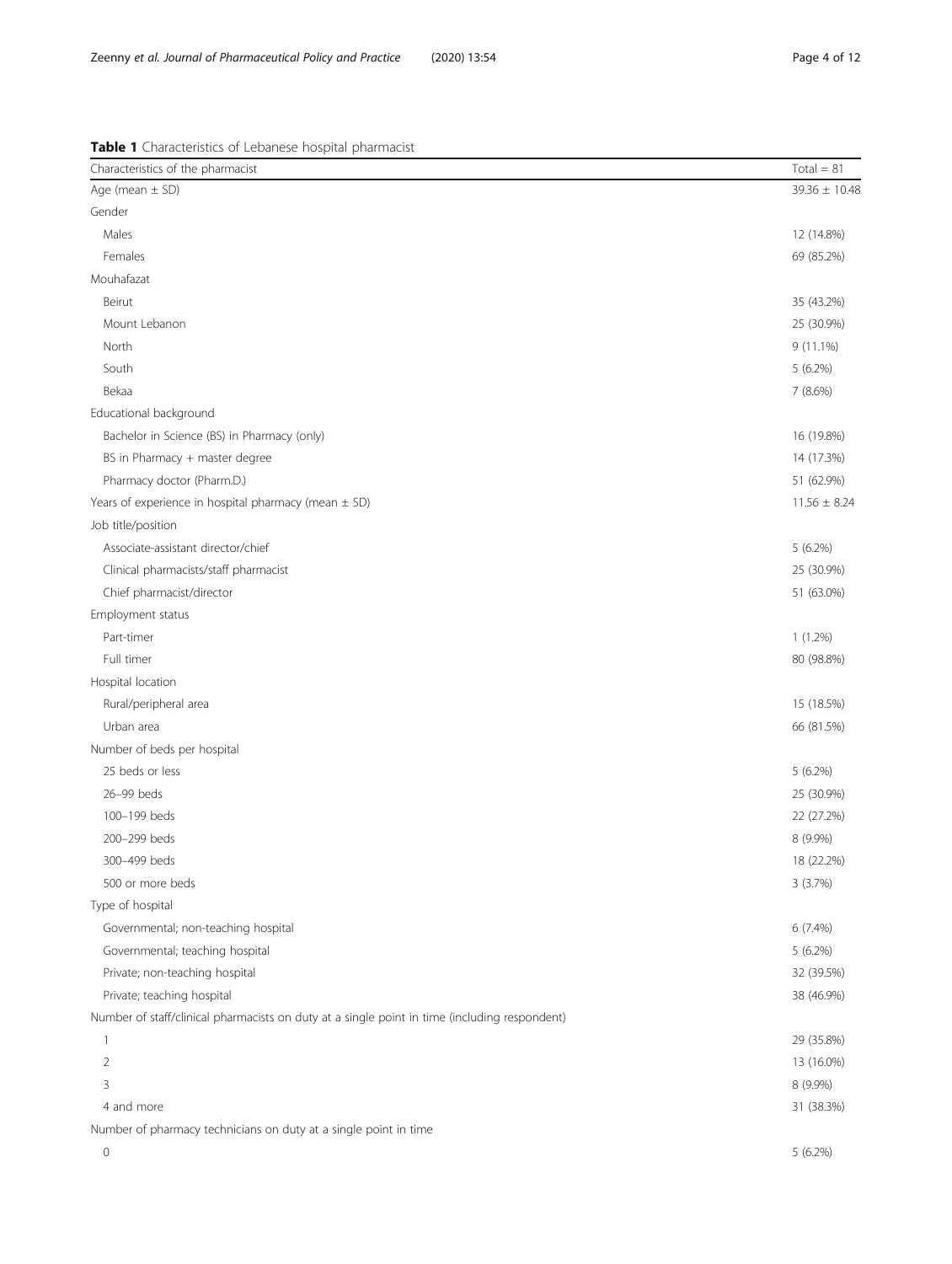<span id="page-4-0"></span>

| Table 1 Characteristics of Lebanese hospital pharmacist (Continued) |  |  |
|---------------------------------------------------------------------|--|--|

| Characteristics of the pharmacist                                               | $Total = 81$ |
|---------------------------------------------------------------------------------|--------------|
|                                                                                 | 8 (9.9%)     |
|                                                                                 | 8 (9.9%)     |
| 3                                                                               | 16 (19.8%)   |
| 4 or more                                                                       | 44 (54.3%)   |
| Facility with a physician residency training program                            |              |
| No                                                                              | 38 (46.9%)   |
| Yes                                                                             | 43 (53.1%)   |
| The facility as a clinical training site to students from an accredited program |              |
| No                                                                              | 18 (22.2%)   |
| Yes                                                                             | 63 (77.8%)   |

(67%). However, 53% still relied on television, 44% on unspecified websites, 33% on Facebook, and 38.3% on family and friends (Table [3](#page-5-0)).

#### Additional matters related to MOPH hotline and other comments

Very few pharmacists tried to reach the MOPH COVID-19 call center (12.3%), and 69.1% reported having attended an awareness session on COVID-19. In the last openended question, some pharmacists expressed many needs, including information and clear recommendations.

### Attitude of Lebanese hospital pharmacists towards COVID-19

The majority of pharmacists were concerned about getting infected and their families due to their professional exposure. More than half of them declared being exhausted because of the pandemic but claimed that their stress did not affect their professional duties nor

Table 2 Knowledge of Lebanese hospital pharmacists related to COVID-19

| rano medige or Ecodricoe noophar pridimacious related<br>Ouestions                                                                                                                                                                                                                 | $N = 81\%$                                                                                  |
|------------------------------------------------------------------------------------------------------------------------------------------------------------------------------------------------------------------------------------------------------------------------------------|---------------------------------------------------------------------------------------------|
|                                                                                                                                                                                                                                                                                    |                                                                                             |
| Which of the following is true about COVID-19? *                                                                                                                                                                                                                                   |                                                                                             |
| . Person to person transmission can occur by droplets<br>• Transmission can be airborne<br>• Most common symptoms include fever, diarrhea, and dyspnea<br>$\blacksquare$ I do not know                                                                                             | 100%<br>33 (40.7%)<br>62 (76.5%)<br>$\Omega$                                                |
| What are the steps to take to protect yourself? *                                                                                                                                                                                                                                  |                                                                                             |
| . Wash your hands with soap and water for at least 10 s<br>. Wash your hands with soap and water for at least 20 s<br>• Avoid close contact; put a distance with other people (1.5–2 m)<br>. Wear a facemask and stay home if you have any respiratory symptom                     | 2(2.5%)<br>79 (97.5%)<br>80 (98.8%)<br>74 (91.4%)                                           |
| Which of the below products are you recommending to patients to disinfect?                                                                                                                                                                                                         |                                                                                             |
| • Alcohol 60%<br>• Alcohol 70%<br>$\bullet$ Alcohol 95%                                                                                                                                                                                                                            | 13 (16.0%)<br>80 (98.8%)<br>13 (16.0%)                                                      |
| Indicate which of these options can be used to treat COVID 19 to date? *                                                                                                                                                                                                           |                                                                                             |
| • Acetaminophen<br>- -steroidal anti-inflammatory drugs (NSAIDs)<br>• Corticosteroids<br>· Symptomatic respiratory relief (inhalers)<br>• Lopinavir/ritonavir (initially for HIV)<br>• Chloroquine/remdesivir in combination<br>• Tocilizumab (initially for rheumatoid arthritis) | 69 (85.2%)<br>$1(1.2\%)$<br>7(8.6%)<br>47 (58.0%)<br>61 (75.3%)<br>29 (35.8%)<br>53 (65.4%) |
| Intravenous high dose vitamin C is recommended for COVID 19 treatment?                                                                                                                                                                                                             |                                                                                             |
| • True<br>$- False$<br>• I do not know                                                                                                                                                                                                                                             | 29 (35.8%)<br>32 (39.5%)<br>20 (24.7%)                                                      |
| Correct answers in hold                                                                                                                                                                                                                                                            |                                                                                             |

\*More than one answer can be correct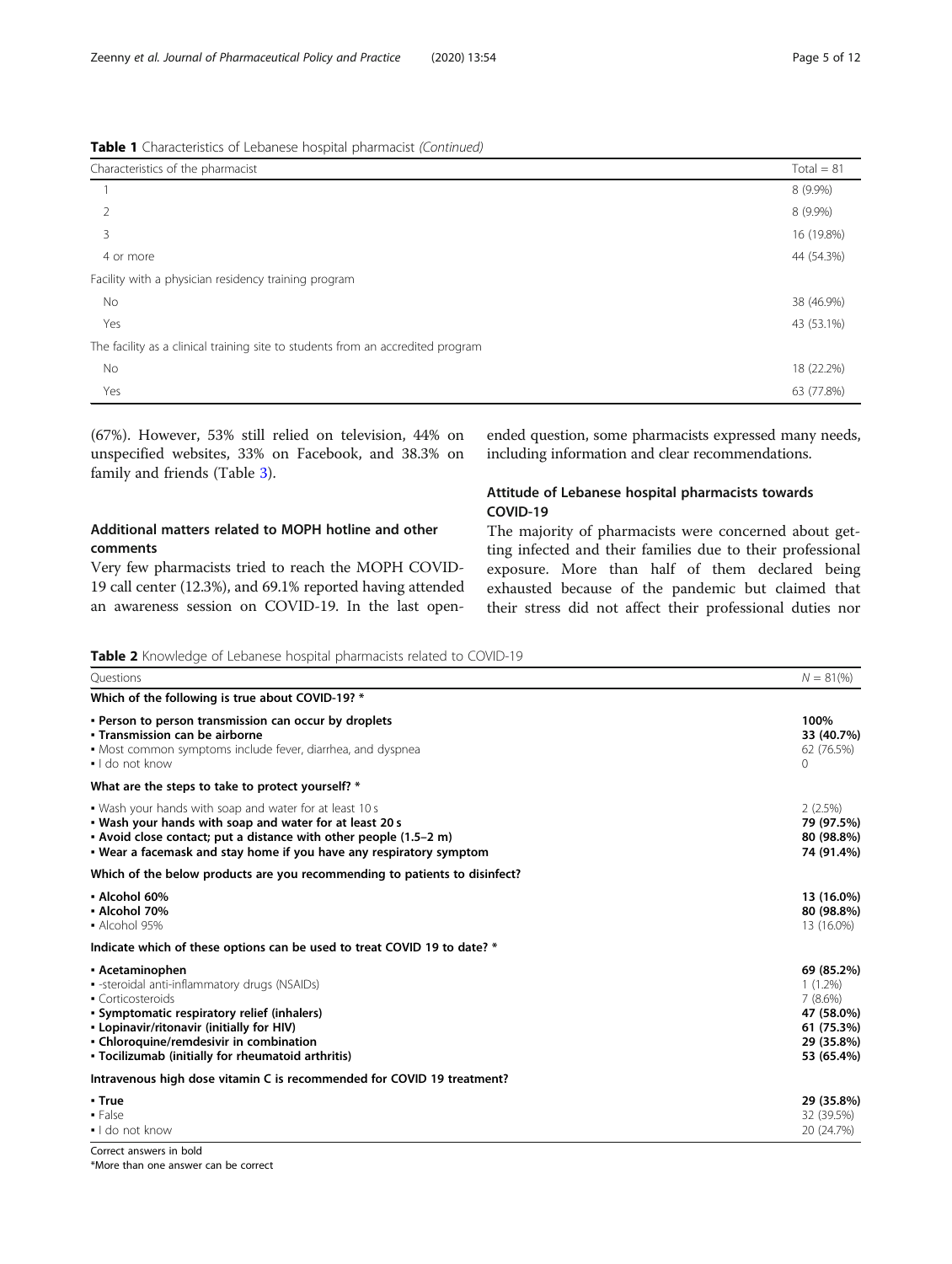<span id="page-5-0"></span>Table 3 Information about COVID-19

| Ouestions                                                            | $N = 81\%$ |
|----------------------------------------------------------------------|------------|
| Do you have time to get information regarding the COVID-19 outbreak? |            |
| $-3-4 h/day$                                                         | 22 (27.2%) |
| $-1-2 h/day$                                                         | 39 (48.1%) |
| $\bullet$ < 1 h/day                                                  | 20 (24.7%) |
| Where do you get your information on COVID-19 from?                  |            |
| • CDC website                                                        | 54 (66.7%) |
| • Ministry of Public Health website (MOPH)                           | 60 (74.1%) |
| • World Health Organization (WHO)                                    | 67 (82.7%) |
| • Infectious Disease Society of America (IDSA)                       | 29 (35.8%) |
| • Media website/Internet                                             | 53 (44.2%) |
| $\blacksquare$ Facebook                                              | 27 (33.3%) |
| • Friends/family members                                             | 31 (38.3%) |
| • Television                                                         | 43 (53.1%) |
| • Pharmacists groups                                                 | 4 (4.9%)   |
| • Other, specify: ECDC, LSID, Webinar                                | 3(3.7%)    |

their family and staff relationships, and a few employees (29%) expressed their desire to quit their jobs. Less than 50% of pharmacies have implemented icebreaking or energizing actions to mitigate staff stress (Table 4).

#### Practice of hospital pharmacists regarding safety

Two thirds of hospital pharmacists reported following appropriate safety recommendations. As for shifts management, around half of pharmacists are still operating as usual, with no reduction in timing and no change or rotation when shifts overlap. Nevertheless, 8.6% of staff were tested positive for COVID-19 till now. For those wearing masks, they would change it after a median of 5 h; for gloves, it would be after 2.5 h. Although more than 90% declared being able to frequently wash or rub their hands, and avoid touching their face, a lower percentage could keep a safe distance from their work colleagues (80%). About 22% do not stay home even if they are not feeling well, 26% do never wear gloves, and 30% rarely wear masks (Table [5\)](#page-6-0).

#### Provision of protective devices and supplements

The majority agreed that they had a shortage of masks, gloves, and hand sanitizers. Almost all pharmacists were facing supply delays, rising prices, and pressure from suppliers to pay in cash, and after short periods (Table [6](#page-6-0)).

#### Practice related to the hospital preparedness for COVID-19

At the time of the survey, almost half of the hospitals had taken practical steps in preparation for COVID-19 pandemic spreading in Lebanon; one quarter to one third were still working on their plans, but some were not taking any measures as institutions (Table [7\)](#page-7-0).

#### **Discussion**

Pharmacists are front line responders for COVID-19 patient care [[27\]](#page-11-0). In this study, the authors assessed the knowledge, attitude, practices, and preparedness of a representative sample of hospital pharmacists towards COVID-19 pandemic across Lebanon. Knowledge of

Table 4 Attitude of Lebanese hospital pharmacists towards COVID-19

| www.cuttuate.org/counted/computer.pridirmatists.towards.computer                                               |                  |                            |                  |                  |
|----------------------------------------------------------------------------------------------------------------|------------------|----------------------------|------------------|------------------|
| Questions                                                                                                      | Never            | Rarely                     | Often            | Always           |
| Are you afraid of getting infected with COVID-19 due to occupational exposure?                                 | 2(2.5%)          | 27<br>(33.3%)              | 35<br>$(43.2\%)$ | 17<br>$(21.0\%)$ |
| Are you afraid your family gets infected due to your occupational exposure?                                    | $1(1.2\%)$       | 10 <sup>°</sup><br>(12.3%) | 26<br>(32.1%)    | 44<br>(54.3%)    |
| Do you feel depressed/exhausted due to the current pandemic?                                                   | $6(7.4\%)$       | 23<br>$(28.4\%)$           | 45<br>$(55.6\%)$ | 7(8.6%)          |
| Are stress feelings affecting your duties (counseling, education, assessment)?                                 | 20<br>(24.7%)    | 38<br>$(46.9\%)$           | 20<br>(24.7%)    | 3(3.7%)          |
| Are stress feelings affecting your relationship with your staff and family members?                            | 20<br>(24.7%)    | 38<br>$(46.9\%)$           | 20<br>(24.7%)    | 3(3.7%)          |
| Does any of your staff declare wanting to leave work due to COVID-19 fear?                                     | 42<br>$(51.9\%)$ | 16<br>$(19.8\%)$           | 16<br>$(19.8\%)$ | 7(8.6%)          |
| Do you implement specific icebreaking or energizing actions in your pharmacy to mitigate your staff<br>stress? | 16<br>$(19.8\%)$ | 27<br>(33.3%)              | 27<br>(33.3%)    | 11<br>$(13.6\%)$ |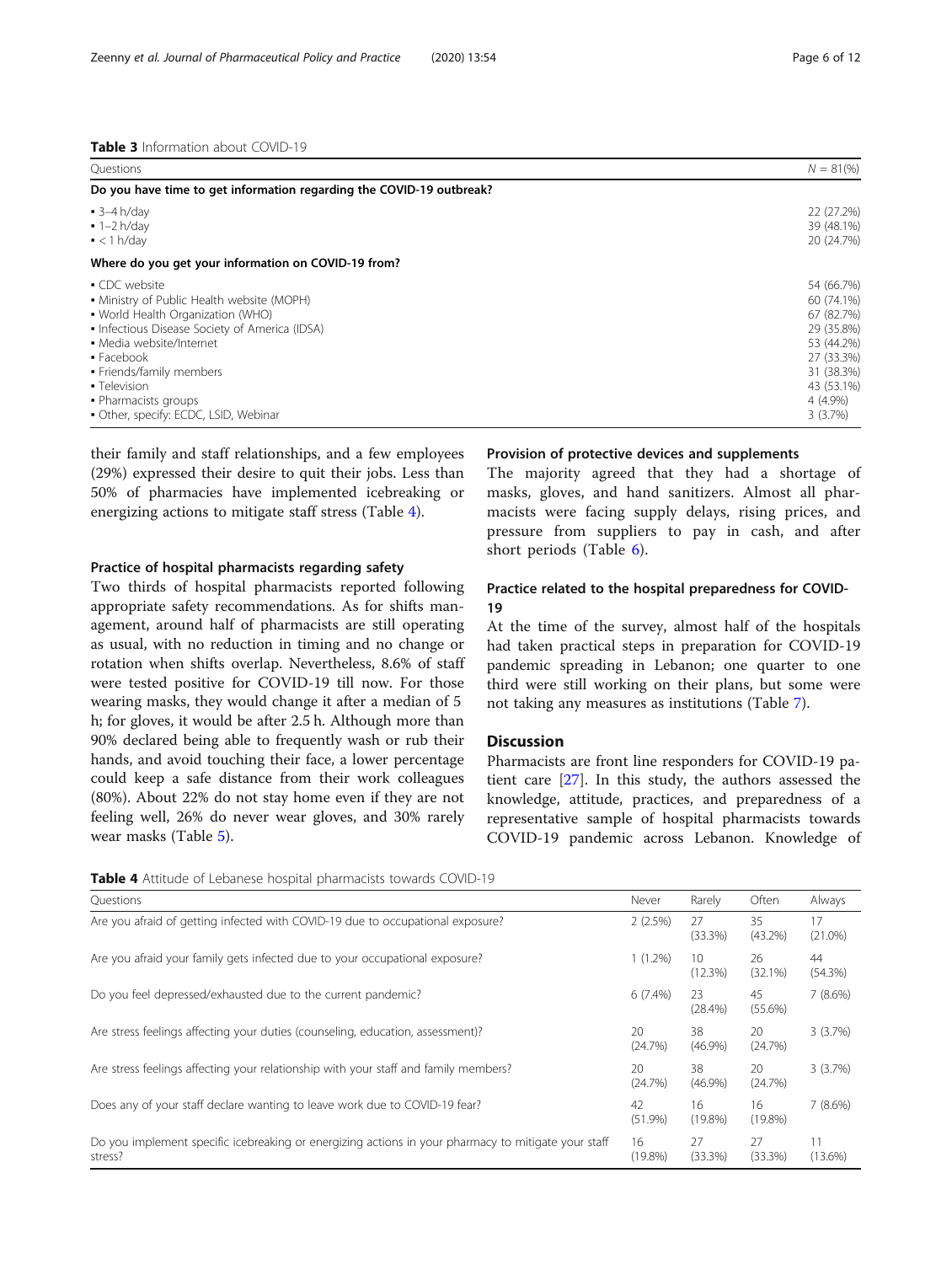#### <span id="page-6-0"></span>Table 5 Practice of hospital pharmacists regarding safety

| Questions                                                                                       |            | No.        | Yes               | <b>NA</b>   |
|-------------------------------------------------------------------------------------------------|------------|------------|-------------------|-------------|
| Was any of your staff members tested positive for COVID-19?                                     |            |            | 7(8.6%)           | $1(1.2\%)$  |
| Were training hours suspended during the pandemic?                                              |            | 12 (14.8%) | 50 (61.7%)        | 19 (23.5%)  |
| Are you required to wear a mask while performing your job?                                      |            | 27 (33.3%) | 49 (60.5%)        | $5(6.2\%)$  |
| Are you required to wear gloves while performing your job?                                      |            | 45 (55.6%) | 32 (39.5%)        | 4 (4.9%)    |
| Are you wearing goggles/glasses to protect your eyes while performing your job at the pharmacy? |            | 75 (92.6%) | 5(6.2%)           | $1(1.2\%)$  |
| Are you still working as a full team as before COVID-19?                                        |            | 59 (72.8%) | 22 (27.2%)        | -           |
| If you are alternating schedule, were you asked to use vacation days?                           |            | 21 (25.9%) | 51 (63.0%)        | $9(11.1\%)$ |
| Did the working hours decrease for staff to decrease exposure?                                  |            | 37 (45.7%) | 41 (50.6%)        | 3(3.7%)     |
| Did the working hours decrease for the chief pharmacist to decrease exposure?                   | 41 (50.6%) | 36 (44.4%) | 4 (4.9%)          |             |
| Were staff rotations changed in a way to decrease exposure?                                     | 15 (18.5%) | 58 (71.6%) | 8 (9.9%)          |             |
| For how long do you put your face mask before changing it (hours) (median) [IQR]?               |            |            | $5$ (IQR = 3-7)   |             |
| For how long do you put your gloves before changing them (hours) (median) [IQR]?                |            |            | $2.5$ (IQR = 1-7) |             |
| Additional questions                                                                            | Never      | Rarely     | Often             | Always      |
| Are you able to wash your hands during your shift?                                              | 0          | $\circ$    | 11 (13.6%)        | 70 (86.4%)  |
| Are you able to rub your hands with hydro-alcoholic gel during your work shift?                 | $1(1.2\%)$ | 0          | 11 (13.6%)        | 69 (85.2%)  |
| Are you able to maintain social distancing of at least 1.5 m from work colleagues?              | 4 (4.9%)   |            |                   |             |
| Are you able to avoid touching eyes, nose, and mouth?<br>0                                      |            |            | 45 (55.6%)        | 24 (29.6%)  |
| Are you able to stay home if not feeling well?                                                  | $6(7.4\%)$ | 12 (14.8%) | 25 (30.9%)        | 38 (46.9%)  |
| Do you put gloves during your work shift?                                                       | 21 (25.9%) | 28 (34.6%) | 15 (18.5%)        | 17 (21.0%)  |
| Do you wear a mask during your work shift?                                                      | 15 (18.5%) | 18 (22.2%) | 38 (46.9%)        |             |

hospital pharmacists regarding COVID-19 is important. Hospital pharmacists are essential members of interprofessional health care teams especially during outbreaks, where they serve a vital role in infection control and in managing the medication therapies of patients hospitalized due to COVID-19 or related illnesses [[28](#page-11-0), [29\]](#page-11-0). Moreover, providing drug information is one of the main professional responsibilities of all pharmacists [\[30](#page-11-0)]. As they are assuming their advisory role on the use of pharmaceutical products, hospital pharmacists should also be aware of the recommendations concerning masks for example [\[31\]](#page-11-0). The majority of our study respondents showed appropriate knowledge regarding COVID-19 methods of transmission, preventive measures, and medications used. This finding is consistent with many studies that surveyed hospital pharmacists in different

countries (Turkey, Vietnam, and Pakistan) and showed adequate knowledge about COVID-19 [[32](#page-11-0)–[34](#page-11-0)].

In mid-February, the WHO announced that COVID-19 outbreak was accompanied by an "infodemic" defined as an overabundance of information, making it highly prone to falsehoods and misinformation [[35\]](#page-11-0). Consequently, healthcare providers should carefully evaluate COVID-19 information sources and utilize trustable resources to seek information [\[36](#page-11-0), [37\]](#page-11-0). Most of the hospital pharmacists in our study reported using trusted resources from official websites including websites of MOPH, CDC, WHO, and Infectious Diseases Society of American (IDSA). Around half of the pharmacists also reported using television as a source of information. Different surveys in the USA and UK showed that television viewing during

| Questions about supply                                                                                                | Nο               | Yes              | N.               |
|-----------------------------------------------------------------------------------------------------------------------|------------------|------------------|------------------|
| Are you facing any shortage of masks, gloves, and hand gels at your hospital?                                         | 23<br>$(28.4\%)$ | 56<br>$(69.1\%)$ | 2(2.5%)          |
| Are you facing delays in the supply of masks, gloves, or hand gels from suppliers?                                    | $9(11.1\%)$      | 66<br>(81.5%)    | $6(7.4\%)$       |
| Are you facing an increase in the price of the masks, gloves, and hand gels from the supplier in a regular<br>manner? | $5(6.2\%)$       | 68<br>$(84.0\%)$ | $8(9.9\%)$       |
| Are you facing pressure from suppliers to pay cash or in a short period?                                              | $7(8.6\%)$       | 63<br>(77.8%)    | 11<br>$(13.6\%)$ |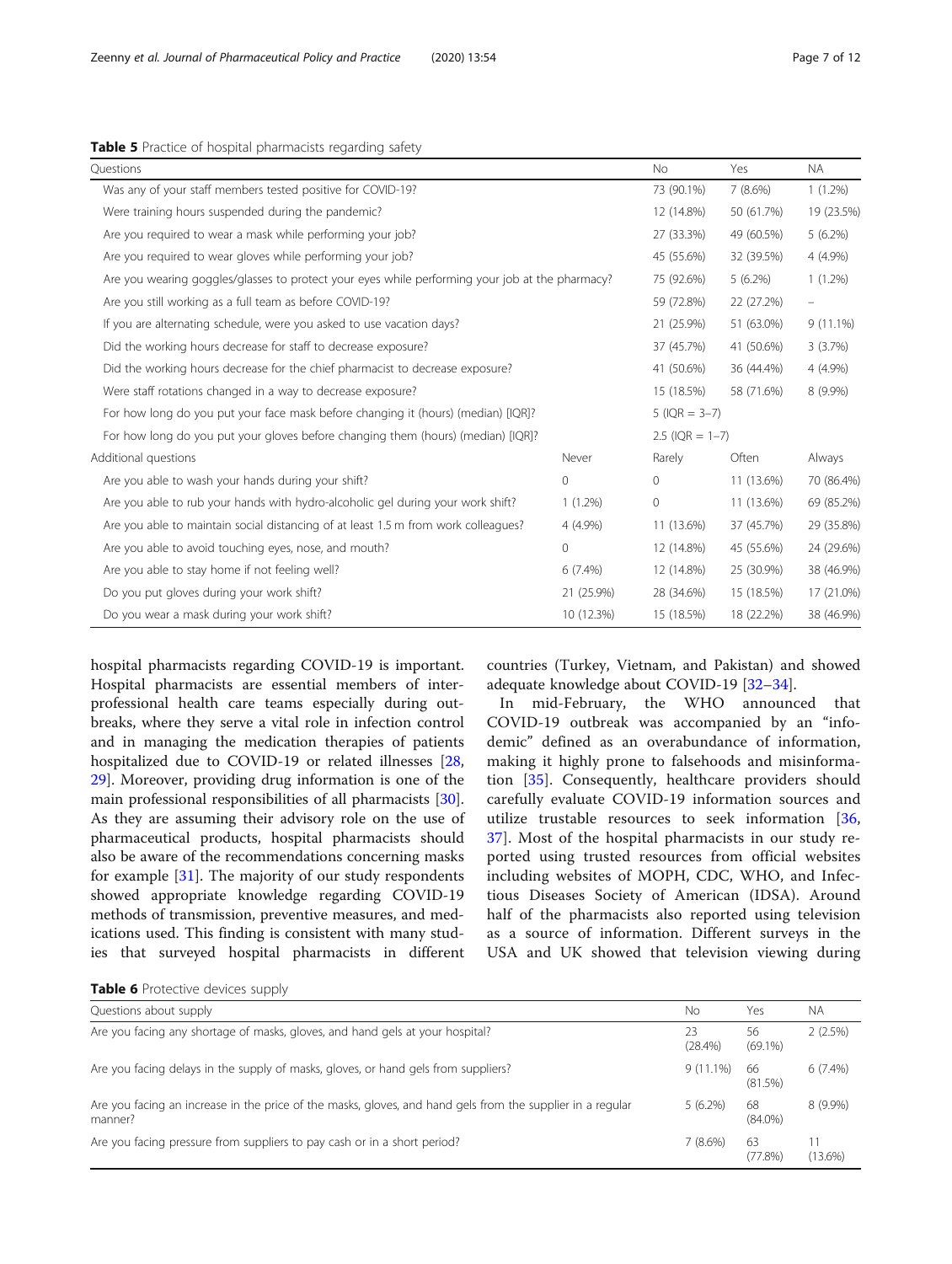<span id="page-7-0"></span>Table 7 Practice related to hospital preparedness for COVID-19

| Item                                                                                                                                                                                                | Percentage<br>$N = 81\%$               |
|-----------------------------------------------------------------------------------------------------------------------------------------------------------------------------------------------------|----------------------------------------|
| Is your hospital part of the national network to receive COVID-19 patients?                                                                                                                         |                                        |
| In progress<br>No.<br>Yes                                                                                                                                                                           | 18 (22.2%)<br>35 (43.2%)<br>28 (34.6%) |
| Does your hospital have an emergency preparedness/management committee for COVID-19?                                                                                                                |                                        |
| In progress<br>No<br>Yes                                                                                                                                                                            | 21 (25.9%)<br>7(8.6%)<br>53 (65.4%)    |
| Is the pharmacy represented on the emergency preparedness/management committee of the hospital, and has it participated in the<br>development of the hospital plan?                                 |                                        |
| In progress<br>No<br>Yes                                                                                                                                                                            | 11 (13.6%)<br>19 (23.5%)<br>51 (63.0%) |
| Is the pharmacist familiar with best practices from other available plans (national, MOPH, and international, WHO and CDC) related to<br>the pharmacy?                                              |                                        |
| In progress<br>No<br>Yes                                                                                                                                                                            | 23 (28.4%)<br>$5(6.2\%)$<br>53 (65.4%) |
| Has the pharmacy participated in the development of a hospital infection control plan for managing hospital patients with COVID-19?                                                                 |                                        |
| In progress<br>No<br>Yes                                                                                                                                                                            | 16 (19.8%)<br>22 (27.2%)<br>43 (53.1%) |
| In the pharmacy plan, has the pharmacy included a section that describes backup for key pharmacy roles?                                                                                             |                                        |
| In progress<br>No<br>Yes                                                                                                                                                                            | 23 (28.4%)<br>25 (30.9%)<br>33 (40.7%) |
| Has the pharmacy designated a pharmacy staff member to coordinate education and training on COVID-19?                                                                                               |                                        |
| In progress<br>No<br>Yes                                                                                                                                                                            | 21 (25.9%)<br>45 (55.6%)<br>15 (18.5%) |
| Has the pharmacy prepared a plan to educate pharmacy staff on infection control measures, social distancing practices, PPE, prophylaxis,<br>and treatment?                                          |                                        |
| In progress<br>No<br>Yes                                                                                                                                                                            | 26 (32.1%)<br>16 (19.8%)<br>39 (48.1%) |
| Does the pharmacy routinely monitor to ensure that pharmacy staff adheres to infection control and social distancing measures?                                                                      |                                        |
| In progress<br>No<br>Yes                                                                                                                                                                            | 23 (28.4%)<br>10 (12.3%)<br>48 (59.3%) |
| Has the pharmacy identified and trained multiple staff members to perform the critical pharmacy activities including administrative,<br>clinical, distribution, and inventory management functions? |                                        |
| In progress<br>No<br>Yes                                                                                                                                                                            | 18 (22.2%)<br>22 (27.2%)<br>41 (50.6%) |
| Has the pharmacy estimated the quantities of essential patient care medications, materials and equipment, and PPE that would be<br>needed during the pandemic phase?                                |                                        |
| In progress<br>No<br>Yes                                                                                                                                                                            | 23 (28.4%)<br>$7(8.6\%)$<br>51 (63.0%) |
| Has the pharmacy made a plan to ensure the availability of essential patient care medications, materials and equipment, and PPE<br>needed during the lockdown?                                      |                                        |
| In progress<br>No.<br>Yes                                                                                                                                                                           | 25 (30.9%)<br>$5(6.2\%)$<br>51 (63.0%) |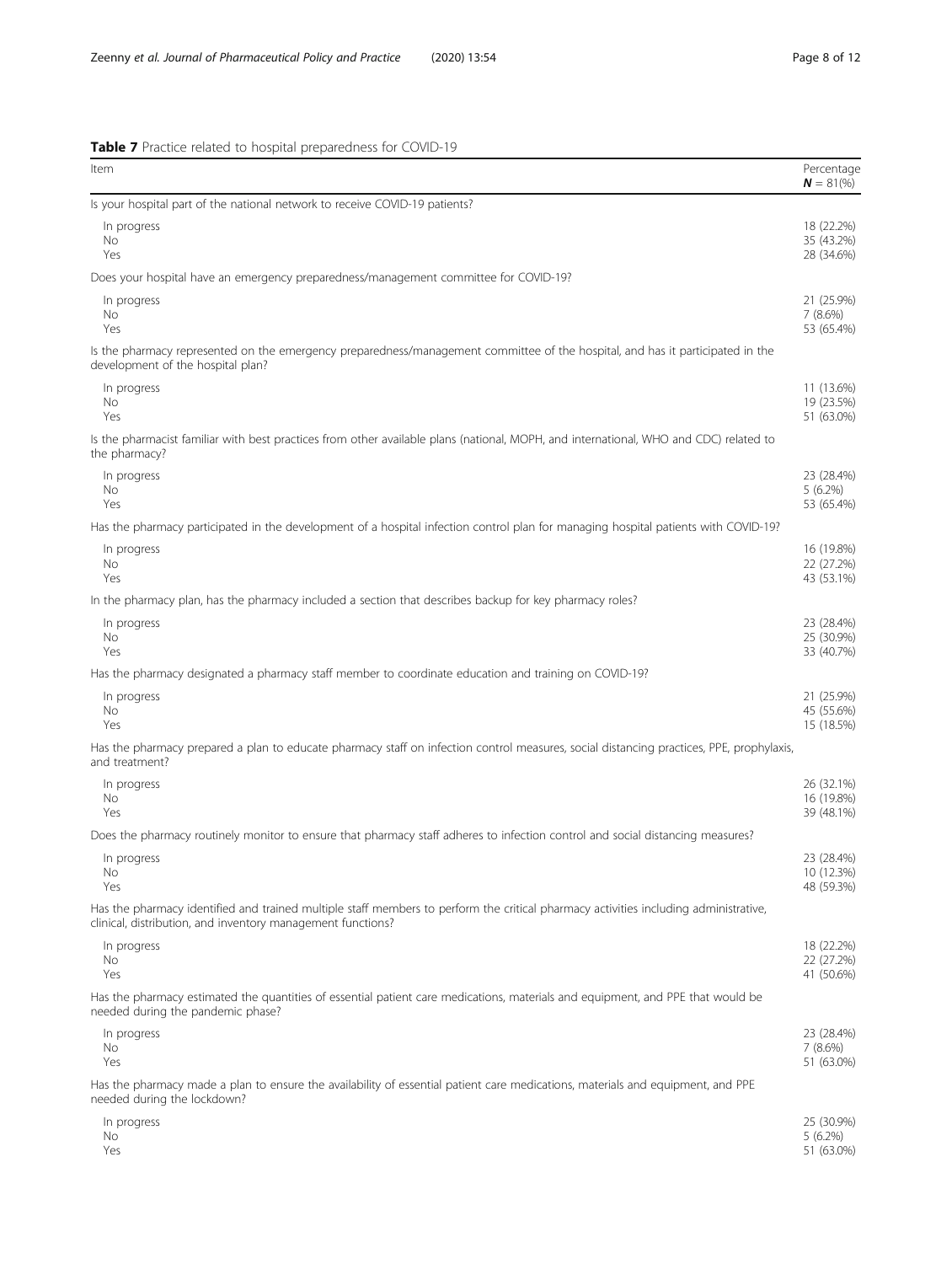|  |  | <b>Table 7</b> Practice related to hospital preparedness for COVID-19 (Continued) |  |  |
|--|--|-----------------------------------------------------------------------------------|--|--|
|  |  |                                                                                   |  |  |

| Item                                                                                                                                                                | Percentage<br>$N = 81\%$                |
|---------------------------------------------------------------------------------------------------------------------------------------------------------------------|-----------------------------------------|
| Has the pharmacy developed a list of alternative suppliers for essential medications and devices and a strategy to address shortages?                               |                                         |
| In progress<br><b>No</b><br>Yes                                                                                                                                     | 31 (38.3%)<br>$9(11.1\%)$<br>41 (50.6%) |
| Has the pharmacy participated in the development of the hospital treatment plan/guidelines/order sets to treat COVID-19 positive<br>patients?                       |                                         |
| In progress<br>No<br>Yes                                                                                                                                            | 27 (33.3%)<br>16 (19.8%)<br>38 (46.9%)  |
| Has the pharmacy documented critical pharmacy activities and identified essential pharmacy staff needed to perform them?                                            |                                         |
| In progress<br>No<br>Yes                                                                                                                                            | 26 (32.1%)<br>21 (25.9%)<br>34 (42.0%)  |
| Has the pharmacy identified the minimum staffing needs and prioritized critical services based on essential hospital operations?                                    |                                         |
| In progress<br>No<br>Yes                                                                                                                                            | 18 (22.2%)<br>13 (16.0%)<br>50 (61.7%)  |
| Has the pharmacy determined strategies for staffing, including tele-pharmacy, remote work, split shifts, etc.?                                                      |                                         |
| In progress<br><b>No</b><br>Yes                                                                                                                                     | 22 (27.2%)<br>20 (24.7%)<br>39 (48.1%)  |
| Has the pharmacy participated in hospital planning related to staff absences, employees' inability to work—including illness, family<br>issues, fear/anxiety?       |                                         |
| In progress<br>No<br>Yes                                                                                                                                            | 20 (24.7%)<br>24 (29.6%)<br>37 (45.7%)  |
| Has the pharmacy or the hospital developed guidance for staff monitoring for signs of illness and created mechanisms for reporting<br>both illness and absenteeism? |                                         |
| In progress<br><b>No</b><br>Yes                                                                                                                                     | 23 (28.4%)<br>8 (9.9%)<br>50 (61.7%)    |
| Has the pharmacy or hospital developed a return to work post-illness policy for employees?                                                                          |                                         |
| In progress<br>No<br>Yes                                                                                                                                            | 19 (23.5%)<br>30 (37.0%)<br>32 (39.5%)  |
| Has the department of pharmacy identified points of contact for COVID-19 pandemic planning resources within the hospital?                                           |                                         |
| In progress<br><b>No</b><br>Yes                                                                                                                                     | 23 (28.4%)<br>25 (30.9%)<br>33 (40.7%)  |

March and April 2020 has remarkably surpassed previous years, where public service media are viewed as a trusted source of information on the COVID-19 crisis [\[38](#page-11-0)–[40](#page-11-0)]. Around one-third of pharmacists reported using Facebook for COVID-19 information, which is an unsafe practice. A new report has found that dozens of popular Facebook pages are publishing, repeating, and sharing false stories about the new coronavirus, related to conspiracy theories and false cures [[41\]](#page-11-0).

Concerning the attitude of Lebanese hospital pharmacists during the COVID-19 pandemic, most of the respondents reported exhaustion and concerns about being infected due to their professional exposure. Respondents, however, claimed that their stress did not affect their professional duties. Fear and exhaustion are common complaints among healthcare providers across the globe as the COVID-19 pandemic has taken a heavy toll on them [[42\]](#page-11-0).

The majority of the hospital pharmacists surveyed reported positive practices regarding safety and protective measures from COVID-19 infection, but reported shortages or delays in the supply of masks, gloves, and hand gels. The provision of personal protective equipment items and other medical devices should be adequately ensured in hospitals as they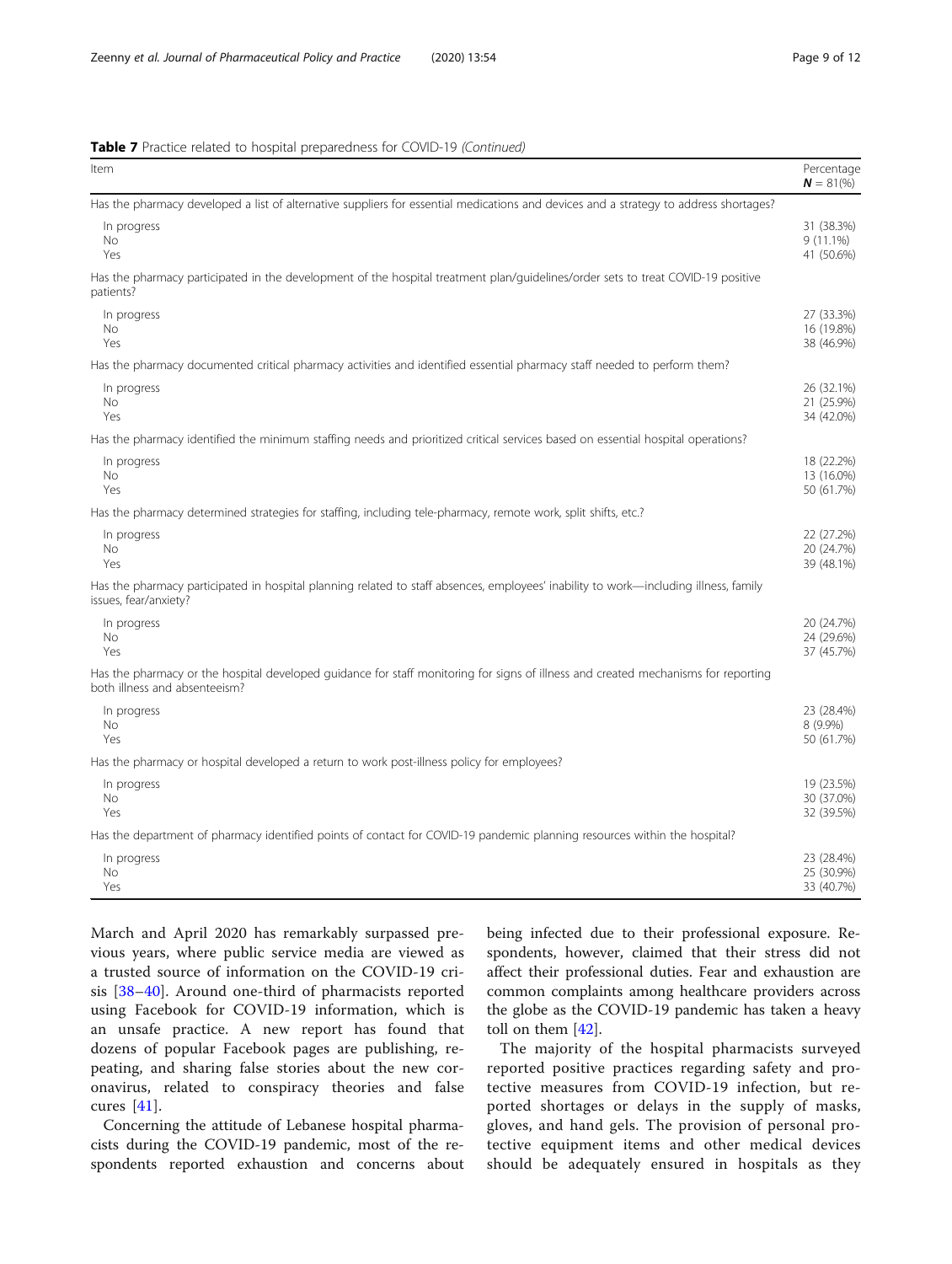are used every day to provide adequate protection for healthcare professionals and patients as needed [[31](#page-11-0), [43](#page-11-0)]. The Chinese Pharmaceutical Association compiled a list of key facilities, equipment, and personal protective equipment of COVID-19 infections, particularly to hospital pharmacy settings [\[44](#page-11-0)]. As the number of affected countries and infected patients increased, the world faced a global shortage leading to disruption or delay of supplies [\[45\]](#page-11-0). In response to these threatening shortages, CDC and other non-official organizations recommended several strategies to optimize the supply and use of these equipment items and devices [\[43](#page-11-0), [45,](#page-11-0) [46](#page-11-0)]. It is to note that the shortages in Lebanon were exacerbated by the harsh financial crisis and dollar shortage the country has been facing even before the COVID-19 pandemic [\[47](#page-11-0), [48\]](#page-11-0).

Along the same line, the WHO and the CDC have developed preparedness tools and checklists to enhance the readiness of healthcare professionals and facilities responding to COVID-19 [[49,](#page-11-0) [50](#page-11-0)]. More specifically, the American Society of Health-System Pharmacists (ASHP) and the International Pharmaceutical Federation (FIP) has issued guides for health-system pharmacy departments and the pharmacy workforce respectively, to assist in planning efforts of the pharmacy department and to foster pharmacist involvement at the institutional and community levels in the fight of COVID-19 [\[17](#page-10-0), [31](#page-11-0)]. These guides mainly focused on the role of the hospital pharmacist in ensuring adequate stock of medications and supplies, planning proper staffing needs, and providing adequate professional education and training. In this study, we surveyed participants between March 29 and May 10, 2020, 2 weeks to 2 months after the WHO declared COVID-19 outbreak a global pandemic [[51\]](#page-11-0). Around two thirds of the surveyed pharmacists reported taking practical steps in their departments in preparation for COVID-19 pandemic or progressively working on their plans. Around 30% of the respondents, however, reported not taking any measures. The lowest preparedness (around 55%) was reported for the designation of a pharmacy staff member to coordinate education and training on COVID-19. The unpreparedness of some hospitals could be attributed to the previously mentioned financial crisis in the country, which made it harder for Lebanese hospitals to cope [\[47](#page-11-0), [48](#page-11-0)]. Another potential reason is the fact that the local COVID-19 health strategic preparedness and response plan developed by the Lebanese MOPH did not include detailed measures or preparedness plans for pharmacy departments. It rather mentioned the importance of ensuring healthcare service continuity through maintaining

adequate supplies of pharmaceuticals and medical devices [[52\]](#page-11-0).

At the time the investigators started this study, the number of infected people in the country was around 400 [[23\]](#page-10-0). It was around a week after the country's prime minister declared a state of a medical emergency and announced the closure of the airport, seaports, and land entrances. As of June 1, the number of COVID-19 patients in the country reached around 1233 cases (around 180 cases per 1 million of the population) [\[2](#page-10-0)]. This makes Lebanon among the countries that successfully flattened the curve, as the numbers were much lower than previously projected  $[53, 54]$  $[53, 54]$  $[53, 54]$  $[53, 54]$ . Currently, Lebanon is preparing for a gradual exit from the lockdown [\[55](#page-11-0)]. This is happening amidst fears from a second wave, as the numbers of infected people per day are increasing again [\[23](#page-10-0)]. This requires continuous readiness for the healthcare system.

To our knowledge, this is the first study that has assessed the knowledge, attitude, practice, and preparedness of hospital pharmacists regarding COVID-19 in Lebanon. Potential limitations include the relatively small sample size. In addition, as the survey was in English language, Arabic/French speaking pharmacists may have refrained from filling it due to language barrier. This may have contributed to the relatively small sample size. Concerning the sample representability, the distribution of hospital pharmacists in Lebanon per geographical area is as follows: Bekaa (10.6%), South (13.4%), North (12%), Beirut (35.3%), and Mount Lebanon (28.6%). Therefore, we can conclude relatively lower representability of hospitals from the south area (a remote region from the capital), suggesting a probable overestimation of the results we obtained. Finally, there is a possibility of information bias, as surveys were self-administered and some pharmacists may have understood some questions differently. Further studies are suggested to take into account these weaknesses; nevertheless, we have no reason to believe that this would change the main results we obtained.

#### Conclusion

Our findings revealed an appropriate level of knowledge and good practices towards COVID-19 among respondents from Lebanese hospital pharmacists. However, hospital pharmacists have not been engaged by the ministry of public health in the health emergency plans. This translated on delaying hospitals preparedness as a whole. National officials and organizations may benefit in utilizing the expertise of the hospital pharmacists to be able to minimize/avoid future waves of COVID-19 and mitigate the risk if these waves emerge.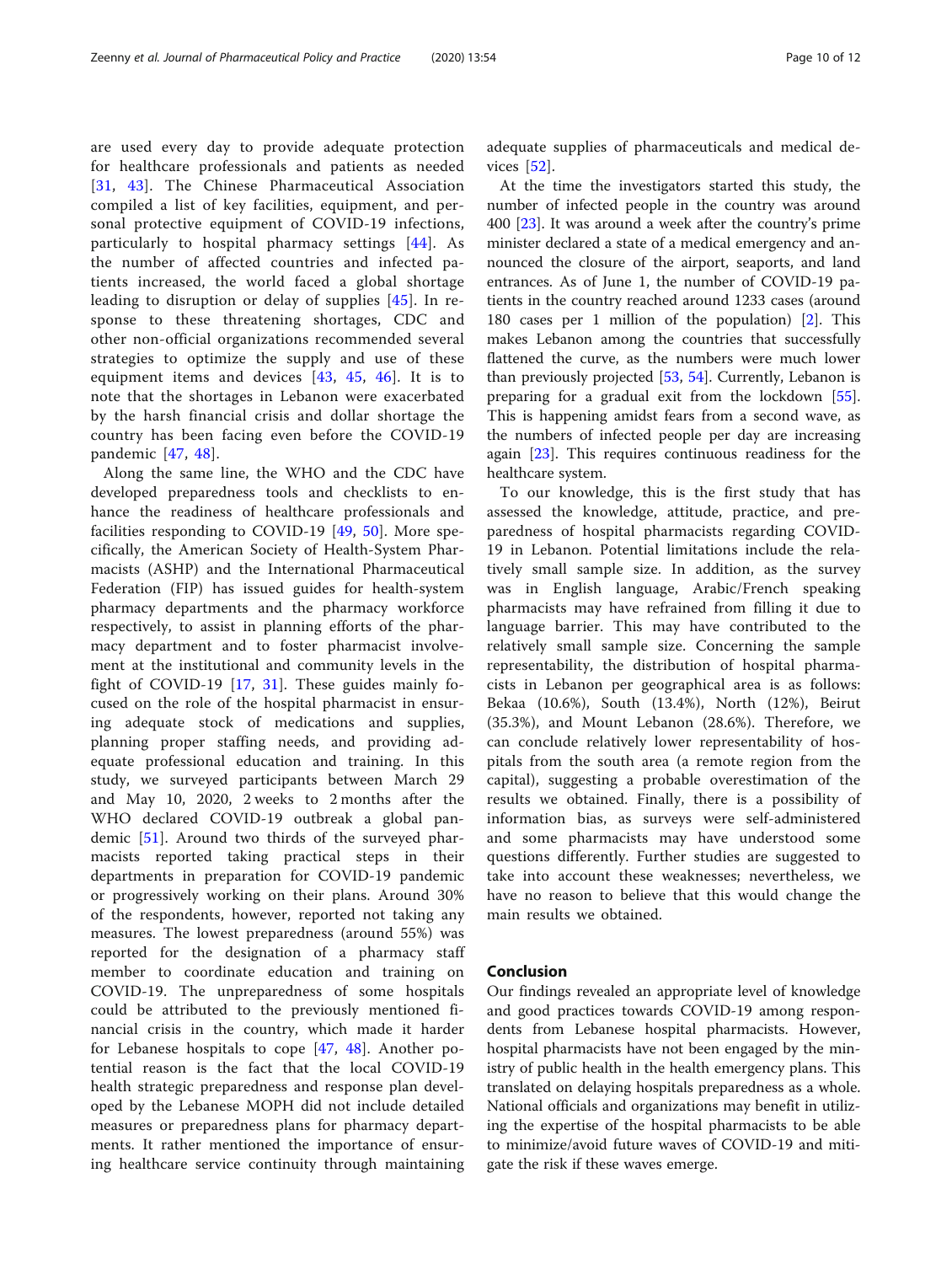#### <span id="page-10-0"></span>Supplementary information

Supplementary information accompanies this paper at [https://doi.org/10.](https://doi.org/10.1186/s40545-020-00266-8) [1186/s40545-020-00266-8](https://doi.org/10.1186/s40545-020-00266-8).

Additional file 1. Questionnaire 486 COVID-19 Hospital Pharmacist Survey

#### Acknowledgements

The authors would like to thank the pharmacists for accepting to be part of this study.

#### Authors' contributions

PS and RMZ conceived and designed the study. RMZ and YA performed the data collection and entry. RMZ, ER, and YA wrote the manuscript. PS involved to data interpretation and statistical analysis. SH reviewed the paper. All authors read and approved the final manuscript.

#### Funding

None.

#### Availability of data and materials

There is no public access to all data generated or analyzed during this study to preserve the privacy of the identities of the individuals. The dataset that supports the conclusions is available to the corresponding author upon request.

#### Ethics approval and consent to participate

The Ethics and Research Committee of the Psychiatric Hospital of the Cross approved the study proposal and related survey (HPC-010-2020). All respondents were aware of the purpose of the study and confirmed their willingness to participate voluntarily by answering a yes-no question at the beginning of the survey. When consent is received, the participant was then directed to complete the online self-report questionnaire. All data were collected anonymously and handled confidentially.

#### Consent for publication

Not applicable.

#### Competing interests

The authors disclose no conflicts of interest.

#### Author details

<sup>1</sup>Pharmacy Department, American University of Beirut Medical Center, Beirut, Lebanon. <sup>2</sup>School of Pharmacy, Lebanese American University, Byblos, Lebanon. <sup>3</sup>Faculty of Pharmacy, Lebanese University, Hadat, Lebanon.<br><sup>4</sup>Faculty of Medicine and Medical Sciences. Holy Spirit University of K <sup>4</sup>Faculty of Medicine and Medical Sciences, Holy Spirit University of Kaslik (USEK), Jounieh, Lebanon. <sup>5</sup>INSPECT-LB, Institut National de Santé Publique, Épidémiologie Clinique et Toxicologie-Liban, Beirut, Lebanon. <sup>6</sup>Faculty of Medicine, Lebanese University, Hadat, Lebanon.

#### Received: 18 June 2020 Accepted: 19 August 2020 Published online: 18 September 2020

#### References

- 1. World Health Organization. Maintaining essential health services: operational guidance for the COVID-19 context. Available from: [https://www.who.int/](https://www.who.int/publications-detail/covid-19-operational-guidance-for-maintaining-essential-health-services-during-an-outbreak) [publications-detail/covid-19-operational-guidance-for-maintaining-essential](https://www.who.int/publications-detail/covid-19-operational-guidance-for-maintaining-essential-health-services-during-an-outbreak)[health-services-during-an-outbreak.](https://www.who.int/publications-detail/covid-19-operational-guidance-for-maintaining-essential-health-services-during-an-outbreak) Accessed Online June 3, 2020.
- 2. Worldmeter. COVID-19 coronavirus pandemic. Available from: [https://www.](https://www.worldometers.info/coronavirus/?zarsrc=130) [worldometers.info/coronavirus/?zarsrc=130](https://www.worldometers.info/coronavirus/?zarsrc=130). Accessed Online June 2, 2020.
- 3. World Health Organization. Strengthening the health system response to COVID-19 Recommendations for the WHO European Region Policy brief (1 April 2020). Available from: [http://www.euro.who.int/\\_\\_data/assets/pdf\\_file/](http://www.euro.who.int/__data/assets/pdf_file/0003/436350/strengthening-health-system-response-COVID-19.pdf?ua=1) [0003/436350/strengthening-health-system-response-COVID-19.pdf?ua=1](http://www.euro.who.int/__data/assets/pdf_file/0003/436350/strengthening-health-system-response-COVID-19.pdf?ua=1). Accessed Online June 3, 2020.
- 4. World Health Organization. Modes of transmission of virus causing COVID-19: implications for IPC precaution recommendations. Available from: [https://www.who.int/news-room/commentaries/detail/modes-of](https://www.who.int/news-room/commentaries/detail/modes-of-transmission-of-virus-causing-covid-19-implications-for-ipc-precaution-recommendations)[transmission-of-virus-causing-covid-19-implications-for-ipc-precaution](https://www.who.int/news-room/commentaries/detail/modes-of-transmission-of-virus-causing-covid-19-implications-for-ipc-precaution-recommendations)[recommendations.](https://www.who.int/news-room/commentaries/detail/modes-of-transmission-of-virus-causing-covid-19-implications-for-ipc-precaution-recommendations) Accessed Online June 3, 2020.
- 5. Sanders JM, Monogue ML, Jodlowski TZ, Cutrell JB. Pharmacologic treatments for coronavirus disease 2019 (COVID-19): A Review. JAMA. 2020.
- 6. World Health Organization. Draft landscape of COVID-19 candidate vaccines. Available from: [https://www.who.int/who-documents-detail/draft-landscape](https://www.who.int/who-documents-detail/draft-landscape-of-covid-19-candidate-vaccines)[of-covid-19-candidate-vaccines.](https://www.who.int/who-documents-detail/draft-landscape-of-covid-19-candidate-vaccines) Accessed Online June 3, 2020.
- 7. World Health Organization. WHO coronavirus disease (COVID-19) dashboard. Available from: [https://covid19.who.int/?gclid=EAIaIQobChMIkb\\_V5q7j6](https://covid19.who.int/?gclid=EAIaIQobChMIkb_V5q7j6QIVCJ3VCh1lygJ-EAAYASAAEgK5qfD_BwE) [QIVCJ3VCh1lygJ-EAAYASAAEgK5qfD\\_BwE.](https://covid19.who.int/?gclid=EAIaIQobChMIkb_V5q7j6QIVCJ3VCh1lygJ-EAAYASAAEgK5qfD_BwE) Accessed Online June 3, 2020.
- 8. Centers for Disease Control and Prevention. Coronavirus Disease 2019 (COVID-19): How to protect yourself & others. Available from: [https://www.](https://www.cdc.gov/coronavirus/2019-ncov/prevent-getting-sick/prevention.html) [cdc.gov/coronavirus/2019-ncov/prevent-getting-sick/prevention.html](https://www.cdc.gov/coronavirus/2019-ncov/prevent-getting-sick/prevention.html). Accessed online: June 3, 2020.
- 9. United Nation Development Programme. COVID-19 pandemic humanity needs leadership and solidarity to defeat the coronavirus. Available from: [https://www.undp.org/content/undp/en/home/covid-19-pandemic](https://www.undp.org/content/undp/en/home/covid-19-pandemic-response.html?utm_source=web&utm_medium=sdgs&utm_campaign=coronavirus)[response.html?utm\\_source=web&utm\\_medium=sdgs&utm\\_campaign=](https://www.undp.org/content/undp/en/home/covid-19-pandemic-response.html?utm_source=web&utm_medium=sdgs&utm_campaign=coronavirus) [coronavirus.](https://www.undp.org/content/undp/en/home/covid-19-pandemic-response.html?utm_source=web&utm_medium=sdgs&utm_campaign=coronavirus) Accessed Online June 3, 2020.
- 10. World Trade Organization. COVID-19 and world trade. Available from: [https://www.wto.org/english/tratop\\_e/covid19\\_e/covid19\\_e.htm.](https://www.wto.org/english/tratop_e/covid19_e/covid19_e.htm) Accessed Online June 3, 2020.
- 11. World Health Organization. COVID-19 exposes the critical importance of patient rehabilitation. Available from: [http://www.euro.who.int/en/health](http://www.euro.who.int/en/health-topics/health-emergencies/coronavirus-covid-19/news/news/2020/4/covid-19-exposes-the-critical-importance-of-patient-rehabilitation)[topics/health-emergencies/coronavirus-covid-19/news/news/2020/4/covid-1](http://www.euro.who.int/en/health-topics/health-emergencies/coronavirus-covid-19/news/news/2020/4/covid-19-exposes-the-critical-importance-of-patient-rehabilitation) [9-exposes-the-critical-importance-of-patient-rehabilitation](http://www.euro.who.int/en/health-topics/health-emergencies/coronavirus-covid-19/news/news/2020/4/covid-19-exposes-the-critical-importance-of-patient-rehabilitation). Accessed Online June 3, 2020.
- 12. World Health Organization. Strengthening the health systems response to coVID-19 Technical working guidance #1 Maintaining the delivery of essential health care services freeing up resources for the COVID-19 response while mobilizing the health workforce for the COVID-19 response (18 April 2020). Available from: [http://www.euro.who.int/\\_\\_data/assets/pdf\\_](http://www.euro.who.int/__data/assets/pdf_file/0007/436354/strengthening-health-systems-response-COVID-19-technical-guidance-1.pdf?ua=1) [file/0007/436354/strengthening-health-systems-response-COVID-19](http://www.euro.who.int/__data/assets/pdf_file/0007/436354/strengthening-health-systems-response-COVID-19-technical-guidance-1.pdf?ua=1) [technical-guidance-1.pdf?ua=1](http://www.euro.who.int/__data/assets/pdf_file/0007/436354/strengthening-health-systems-response-COVID-19-technical-guidance-1.pdf?ua=1). Accessed Online June 3, 2020.
- 13. Igoe M, Chadwick V. After the pandemic: How will COVID-19 transform global health and development? April 13, 2020. Available from: [https://](https://www.devex.com/news/after-the-pandemic-how-will-covid-19-transform-global-health-and-development-96936) [www.devex.com/news/after-the-pandemic-how-will-covid-19-transform](https://www.devex.com/news/after-the-pandemic-how-will-covid-19-transform-global-health-and-development-96936)[global-health-and-development-96936.](https://www.devex.com/news/after-the-pandemic-how-will-covid-19-transform-global-health-and-development-96936) Accessed online June 2, 2020.
- 14. Caixabank Research. The COVID-19 crisis: an unprecedented shock. April 2019. Available at: [https://www.caixabankresearch.com/sites/default/files/](https://www.caixabankresearch.com/sites/default/files/documents/im04_20_07_economia_mundial_ing.pdf) [documents/im04\\_20\\_07\\_economia\\_mundial\\_ing.pdf](https://www.caixabankresearch.com/sites/default/files/documents/im04_20_07_economia_mundial_ing.pdf). Accessed online June 2, 2020.
- 15. United Nations. Economic and Social Commission for Asia and the Pacific. Flattening the curve of COVID-19. Available from: [https://www.unescap.org/](https://www.unescap.org/blog/flattening-curve-covid-19) [blog/flattening-curve-covid-19](https://www.unescap.org/blog/flattening-curve-covid-19). Accessed online June 2, 2020.
- 16. American Society of Health-System Pharmacists. ASHP statement on the role of health-system pharmacists in emergency preparedness. Am J Health Syst Pharm. 2003;60(19):1993–5.
- 17. American Society of Health-System Pharmacists. ASHP COVID-19 pandemic assessment tool for health-system pharmacy departments. Available from: [https://www.ashp.org/-/media/assets/pharmacy-practice/resource-centers/](https://www.ashp.org/-/media/assets/pharmacy-practice/resource-centers/Coronavirus/docs/ASHP_COVID19_AssessmentTool.ashx?loc=ashphero3-covid19assessmenttool-03182020) [Coronavirus/docs/ASHP\\_COVID19\\_AssessmentTool.ashx?loc=ashphero3](https://www.ashp.org/-/media/assets/pharmacy-practice/resource-centers/Coronavirus/docs/ASHP_COVID19_AssessmentTool.ashx?loc=ashphero3-covid19assessmenttool-03182020) [covid19assessmenttool-03182020.](https://www.ashp.org/-/media/assets/pharmacy-practice/resource-centers/Coronavirus/docs/ASHP_COVID19_AssessmentTool.ashx?loc=ashphero3-covid19assessmenttool-03182020) Accessed Online June 3, 2020.
- 18. International Pharmaceutical Federation. FIP COVID-19 information hub. <https://www.fip.org/coronavirus>. Accessed Online June 3, 2020.
- 19. American Pharmacists Association. Report of the 2015 APhA House of Delegates. J Am Pharm Assoc (2003). 2015;55 (4):364–375.
- 20. Jorgenson D, Muller A, Whelan AM. Pharmacist educators in family medicine residency programs: a qualitative analysis. BMC Med Educ. 2012;12:74.
- 21. Woodard LJ, Bray BS, Williams D, Terriff CM. Call to action: integrating student pharmacists, faculty, and pharmacy practitioners into emergency preparedness and response. J Am Pharm Assoc (2003). 2010;50(2):158-164.
- 22. Narayanan N, Lacy CR, Cruz JE, et al. Disaster preparedness: biological threats and treatment options. Pharmacotherapy. 2018;38(2):217–34.
- 23. Ministry of Public Health. Coronavirus COVID-19 Lebanon cases. Available from: [https://www.moph.gov.lb/maps/covid19.php.](https://www.moph.gov.lb/maps/covid19.php) Accessed Online June 2, 2020.
- 24. Al Joumhouria. How many respirators and hospital beds in Lebanon? (Original language). Available from: [https://www.aljoumhouria.com/index.](https://www.aljoumhouria.com/index.php/ar/news/535206/%D9%81%D9%8A-%D9%84%D8%A8%D9%86%D8%A7%D9%86-%D9%83%D9%85-%D9%8A%D8%A8%D9%84%D8%BA-%D8%B9%D8%AF%D8%AF-%D8%A7%D8%AC%D9%87%D8%B2%D8%A9-%D8%A7%D9%84%D8%AA%D9%86%D9%81%D8%B3-%D9%88%D8%A7%D9%84%D8%A7%D8%B3%D8%B1%D8%A9-%D8%A7%D9%84%D9%85%D8%AA%D9%88%D9%81%D8%B1%D8%A9-%D9%81%D9%8A-%D8%A7%D9%84%D9%85%D8%B3%D8%AA%D8%B4%D9%81%D9%8A%D8%A7%D8%AA) [php/ar/news/535206/%D9%81%D9%8A-%D9%84%D8%A8%D9%86%D8%](https://www.aljoumhouria.com/index.php/ar/news/535206/%D9%81%D9%8A-%D9%84%D8%A8%D9%86%D8%A7%D9%86-%D9%83%D9%85-%D9%8A%D8%A8%D9%84%D8%BA-%D8%B9%D8%AF%D8%AF-%D8%A7%D8%AC%D9%87%D8%B2%D8%A9-%D8%A7%D9%84%D8%AA%D9%86%D9%81%D8%B3-%D9%88%D8%A7%D9%84%D8%A7%D8%B3%D8%B1%D8%A9-%D8%A7%D9%84%D9%85%D8%AA%D9%88%D9%81%D8%B1%D8%A9-%D9%81%D9%8A-%D8%A7%D9%84%D9%85%D8%B3%D8%AA%D8%B4%D9%81%D9%8A%D8%A7%D8%AA) [A7%D9%86-%D9%83%D9%85-%D9%8A%D8%A8%D9%84%D8%BA-%D8%](https://www.aljoumhouria.com/index.php/ar/news/535206/%D9%81%D9%8A-%D9%84%D8%A8%D9%86%D8%A7%D9%86-%D9%83%D9%85-%D9%8A%D8%A8%D9%84%D8%BA-%D8%B9%D8%AF%D8%AF-%D8%A7%D8%AC%D9%87%D8%B2%D8%A9-%D8%A7%D9%84%D8%AA%D9%86%D9%81%D8%B3-%D9%88%D8%A7%D9%84%D8%A7%D8%B3%D8%B1%D8%A9-%D8%A7%D9%84%D9%85%D8%AA%D9%88%D9%81%D8%B1%D8%A9-%D9%81%D9%8A-%D8%A7%D9%84%D9%85%D8%B3%D8%AA%D8%B4%D9%81%D9%8A%D8%A7%D8%AA) [B9%D8%AF%D8%AF-%D8%A7%D8%AC%D9%87%D8%B2%D8%A9-%D8%](https://www.aljoumhouria.com/index.php/ar/news/535206/%D9%81%D9%8A-%D9%84%D8%A8%D9%86%D8%A7%D9%86-%D9%83%D9%85-%D9%8A%D8%A8%D9%84%D8%BA-%D8%B9%D8%AF%D8%AF-%D8%A7%D8%AC%D9%87%D8%B2%D8%A9-%D8%A7%D9%84%D8%AA%D9%86%D9%81%D8%B3-%D9%88%D8%A7%D9%84%D8%A7%D8%B3%D8%B1%D8%A9-%D8%A7%D9%84%D9%85%D8%AA%D9%88%D9%81%D8%B1%D8%A9-%D9%81%D9%8A-%D8%A7%D9%84%D9%85%D8%B3%D8%AA%D8%B4%D9%81%D9%8A%D8%A7%D8%AA)